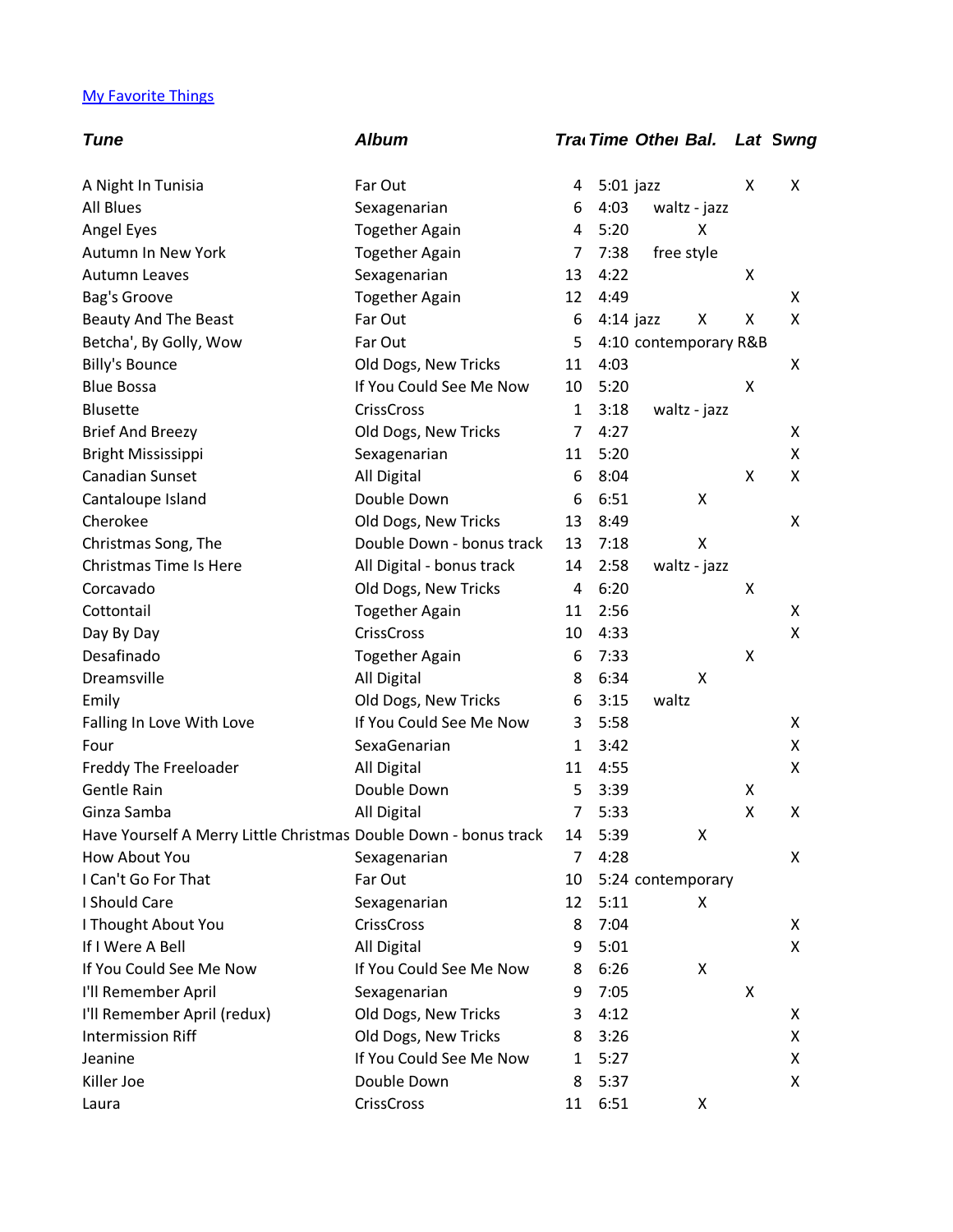| Little Sunflower                                    | Far Out                   | 1              | $8:15$ jazz |                   |   |
|-----------------------------------------------------|---------------------------|----------------|-------------|-------------------|---|
| Look To The Sky                                     | <b>Together Again</b>     | 14             | 4:03        | X                 |   |
| Lullaby                                             | Far Out                   | 2              | $5:41$ jazz | X                 |   |
| Lullaby Of Birdland                                 | Sexagenarian              | 2              | 5:17        |                   | X |
| Make It With You, (I Wanna)                         | Double Down               | 9              | 4:58        | X                 |   |
| Meditation                                          | <b>CrissCross</b>         | 12             | 7:46        | X                 |   |
| Midnight Sun, The                                   | Double Down               | 7              | 8:55        | X                 |   |
| <b>Mister Magic</b>                                 | Double Down               | 1              | 6:01        | contemporary      |   |
| Misty                                               | If You Could See Me Now   | 4              | 6:35        | Χ                 |   |
| Moondance                                           | Far Out                   | 8              |             | 5:11 contemporary |   |
| My Favorite Things                                  | Far Out - bonus           | 15             |             | 5:44 jazz - waltz |   |
| My One And Only Love                                | Old Dogs, New Tricks      | 12             | 4:42        | X.                |   |
| My One And Only Love (reprise)                      | All Digital               | 5              | 4:45        | Χ                 |   |
| My Romance                                          | <b>Together Again</b>     | 15             | 8:09        | Χ                 |   |
| Nearness Of You, The                                | <b>CrissCross</b>         | 13             | 8:44        | X                 |   |
| Nica's Dream                                        | <b>Together Again</b>     | 10             | 8:23        | X                 |   |
| Night And Day                                       | If You Could See Me Now   | 9              | 8:44        |                   | X |
| O Pato                                              | All Digital               | 3              | 3:59        | X                 |   |
| Oleo                                                | Old Dogs, New Tricks      | 5              | 4:29        |                   | X |
| On A Clear Day                                      | <b>Together Again</b>     | 8              | 5:20        |                   | X |
| On Green Dolphin Street                             | <b>CrissCross</b>         | 4              | 3:59        | X                 |   |
| One Noe Samba                                       | If You Could See Me Now   | $\overline{2}$ | 5:14        | X                 |   |
| One Note Samba                                      | Far Out - bonus           | 12             | $5:28$ jazz | X                 |   |
| Only You                                            | All Digital - bonus track | 16             | 2:46        | vocal (Robert)    |   |
| <b>Orange Colored Sky</b>                           | Double Down               | $\overline{2}$ | 3:30        |                   | X |
| Ornithology                                         | Sexagenarian              | 4              | 3:35        | X                 |   |
| Our Day Will Come                                   | If You Could See Me Now   | 5              | 5:16        |                   | X |
| Our Day Will Come                                   | Double Down - bonus track | 12             | 2:23        | vocal (Robert)    |   |
| Pennies From Heaven                                 | Far Out - bonus           | 13             | $2:57$ jazz |                   | X |
| Perdido                                             | <b>CrissCross</b>         | 7              | 3:30        |                   | X |
| Recordeme                                           | Old Dogs, New Tricks      | 9              | 4:47        | X                 |   |
| 'Round Midnight                                     | Far Out                   | 9              | $7:23$ jazz | Χ<br>Χ            |   |
| Sandu                                               | Old Dogs, New Tricks      | 10             | 4:54        |                   | X |
| Santa Claus Is Coming To Town                       | All Digital - bonus track | 15             | 2:42        | X                 |   |
| Satin Doll                                          | All Digital               | $\mathbf{1}$   | 4:35        |                   | X |
| September In The Rain                               | <b>CrissCross</b>         | 5              | 5:08        |                   | X |
| Seven Come Eleven                                   | Far Out - bonus           | 11             | $6:14$ jazz |                   | X |
| <b>Shiney Stockings</b>                             | <b>Together Again</b>     | 3              | 3:58        |                   | X |
| Sleepwalk                                           | Double Down               | 11             | 4:05        | Χ                 |   |
| So Danso Samba                                      | Old Dogs, New Tricks      | 1              | 4:49        | X                 |   |
| So What                                             | All Digital               | 13             | 7:44        |                   | X |
| Someday, My Prince Will Come                        | Double Down               | 3              | 5:04        | waltz - jazz      |   |
| Somewhere In The Night                              | <b>CrissCross</b>         | 3              | 4:47        | X                 |   |
| Song For My Father                                  | <b>Together Again</b>     | 9              | 5:30        | contemporary      |   |
| Speak Low                                           | If You Could See Me Now   | 7              | 5:16        | X                 |   |
| Spring Can Really Hang You Up The Mo Together Again |                           | 13             | 3:07        | Χ                 |   |
| Straight, No Chaser                                 | All Digital               | $\overline{2}$ | 3:21        |                   | X |